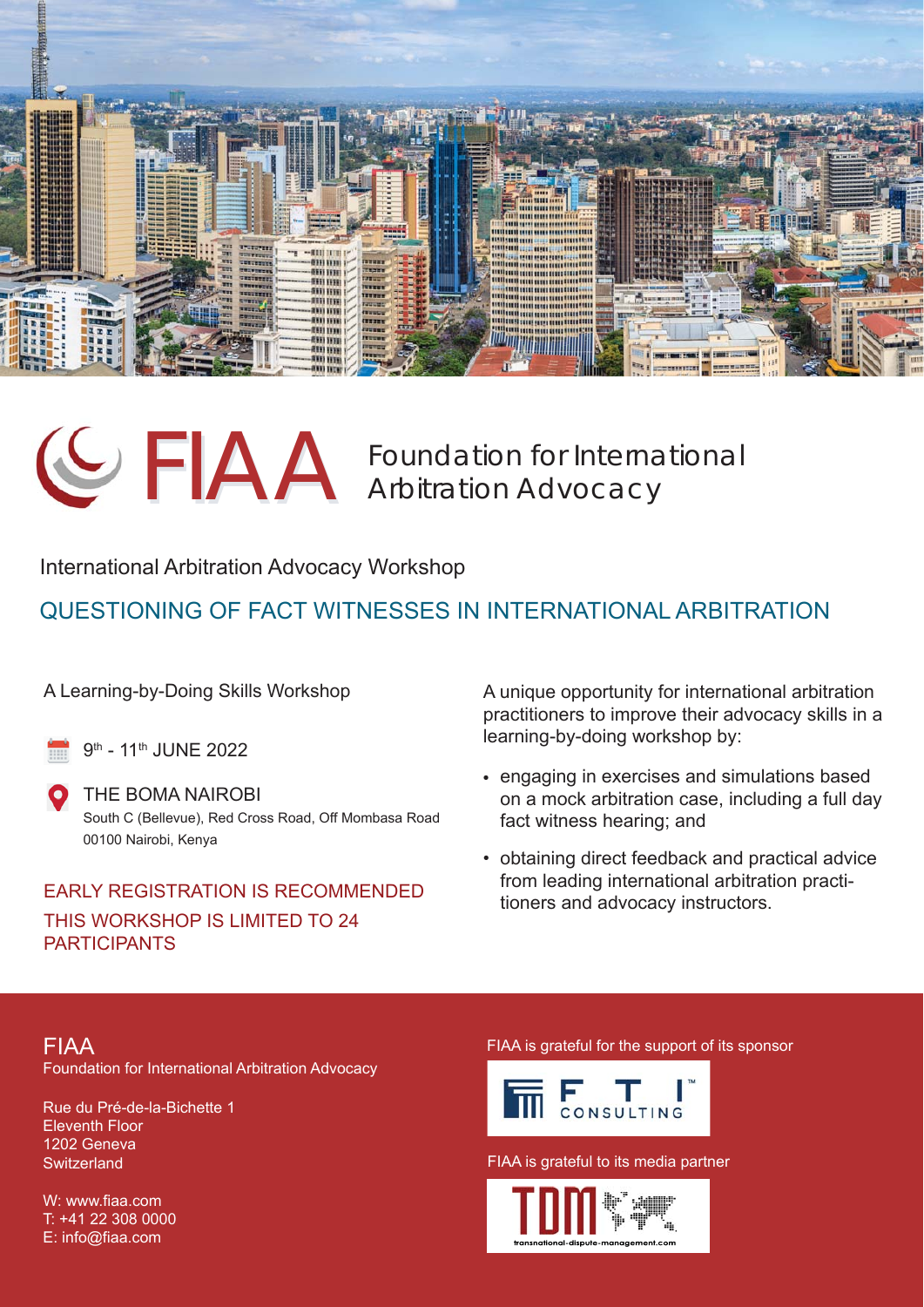## QUESTIONING OF FACT WITNESSES IN INTERNATIONAL ARBITRATION

#### ABOUT FIAA

FIAA – Foundation for International Arbitration Advocacy is dedicated to providing advocacy training specifically designed for international arbitration.

Advocacy in the context of international arbitration presents unique challenges. These challenges begin with drafting the request for arbitration and continue through to enforcement of the final award.

Through a series of different learning-by-doing programs and workshops, FIAA offers skills training for international arbitration practitioners in the questioning of fact witnesses, oral argument and written advocacy. FIAA also provides a forum for arbitrators, counsel and academics to analyze, develop and promote effective and ethical dispute resolution skills for international arbitration.

For more information about FIAA and its programs, visit our website at: www.fiaa.com

#### FIAA'S JUNE 2022 ADVOCACY WORKSHOP

FIAA's June 2022 Advocacy Workshop will focus on one key aspect of advocacy in international arbitration – the questioning of fact witnesses.

This learning-by-doing workshop will provide international arbitration practitioners with the fundamentals of examining and cross-examining fact witnesses based on a mock arbitration case.

Participants will engage in exercises and simulations, see demonstrations and hear presentations by experienced international arbitration practitioners and advocacy instructors. Throughout the workshop, participants will receive faculty feedback on live and recorded performances.

On the final day of the workshop, participants will act as counsel in mock hearings with opening statements, examinations-in-chief, cross-examinations, fact witness conferencing and closing arguments before arbitral tribunals comprised of experienced international arbitration practitioners.

FIAA's June 2022 Advocacy Workshop will open at 12:00 noon on Thursday 9 June 2022 and there will be the Gala Dinner on Saturday evening.

The price for the FIAA Advocacy Workshop and Gala Dinner (9 - 11 June 2022) is USD 285.

Prior to the workshop, registered participants will receive a detailed workshop programme, together with the mock arbitration case file and reference materials.

This workshop is accredited for 20 hours of continuing legal education by the Solicitors Regulation Authority of England and Wales. Application for New York accreditation of this course is currently pending.

#### EARLY REGISTRATION IS RECOMMENDED

The workshop is strictly limited to 24 participants in order to ensure an effective learning environment and that each participant has ample opportunity to develop his or her advocacy skills.

#### WORKSHOP FACULTY INCLUDE:

**Hamid Abdulkareem**  Three Crowns, London

**T. Alexander Brabant** DLA Piper, Paris

**Bernd Ehle** Lalive, Geneva

**Ndanga Kamau** Ndanga Kamau Law, The Hague

**Marc-Olivier Langlois** King & Spalding, Paris

**Wendy Miles QC** Twenty Essex Chambers, London

**David Roney** Sidley Austin LLP, Geneva

**Rena L. Scott** Orrick Herrington & Sutcliffe, Geneva

**Thomas Snider** Al Tamimi & Company, Dubai

#### SENIOR ARBITRATORS INCLUDE:

**Funke Adekoya SAN** Funke Adekoya & Company, Lagos

**Lady Justice Joyce Aluoch** Nairobi

**Njeri Kariuki** NK Lex, Nairobi

**John Miles** JMiles & Co., Nairobi

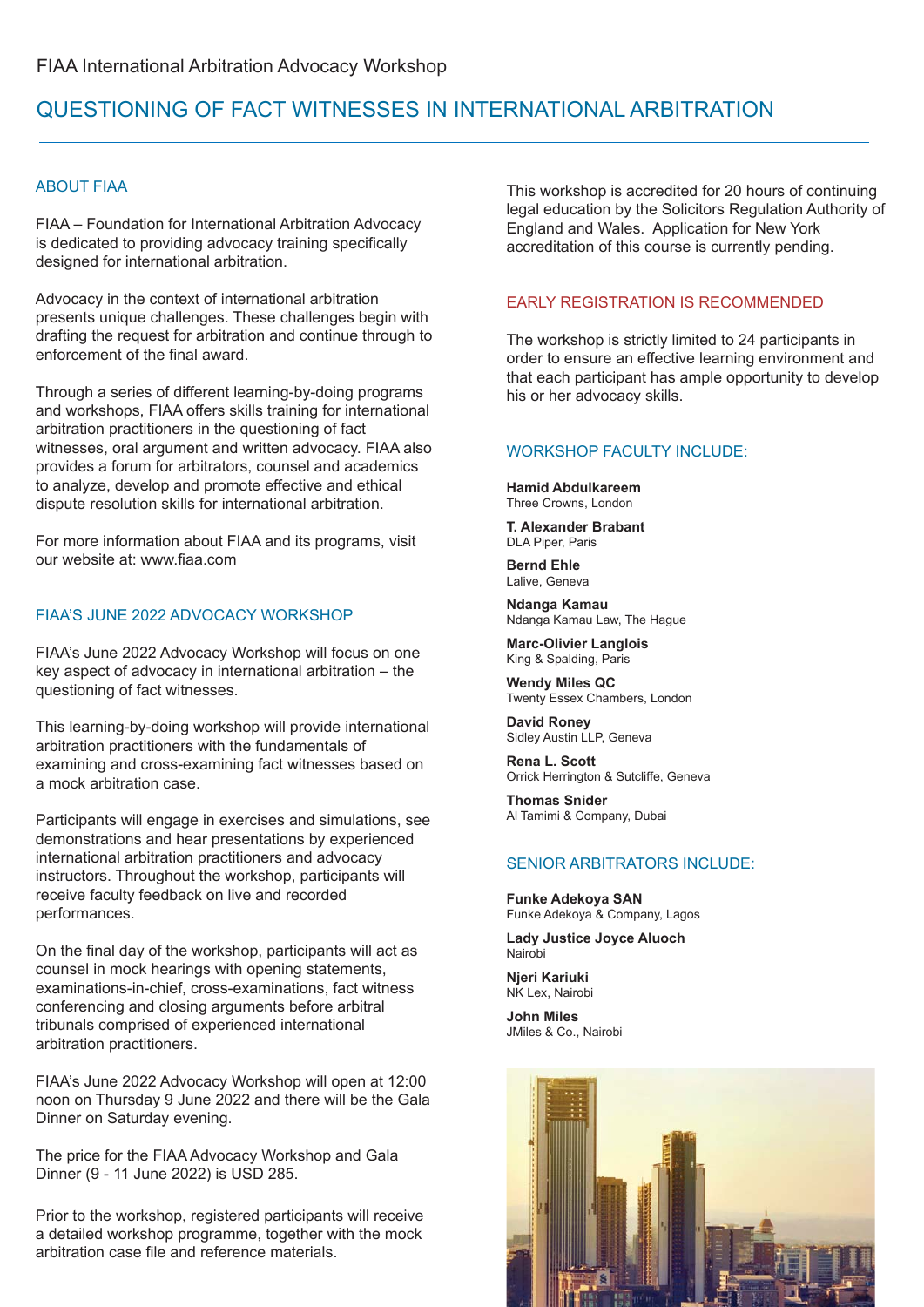## QUESTIONING OF FACT WITNESSES IN INTERNATIONAL ARBITRATION

#### IF YOU WISH TO ATTEND

Please complete the attached registration form and send it, together with your bank transfer details / PayPal Confirmation, to the FIAA Administrator by e-mail to info@fiaa.com.

EARLY REGISTRATION IS RECOMMENDED – This workshop is strictly limited to 24 participants.

#### REGISTRATION FEE AND PAYMENT

The registration fee for each participant is **USD 285** and covers:

- participation in the workshop
- all workshop documentation
- lunches and refreshments breaks on Thursday and Friday, and Gala Dinner on Saturday 11 June 2022.

Payments may be made by bank transfer or online via PayPal (visit www.fiaa.com).

If paying by bank transfer, please instruct your bank to transfer "free of charges to beneficiary" and quote your name and the words "FIAA June 2022 Workshop".

| Beneficiary:      | Foundation for International<br>Arbitration Advocacy (FIAA)                  |
|-------------------|------------------------------------------------------------------------------|
| Purpose:          | Registration Fee -<br>June 2022                                              |
| Bank:             | UBS SA<br>Place du Molard 8<br>P.O. Box 2600<br>1211 Geneva 2<br>Switzerland |
| SWIFT/BIC Code:   | UBSWCHZH80A                                                                  |
| IBAN Account No.: | CH56 0024 0240 4597 0260 V                                                   |

Please ensure that a copy of the bank transfer details is attached to your registration form. Full payment must be received in order to process your registration and reserve a place for you at the workshop.

Upon receipt of your payment for the workshop a confirmation e-mail will be sent. Registration confirmations will not be sent by mail.

#### FIAA SCHOLARSHIPS

FIAA is offering two scholarships for this workshop to cover more than 75% of the registration fee. These scholarships will be awarded on the basis of need. Applicants for scholarships are invited to submit the following: (1) the attached Registration Form; (2) the attached Scholarship Application Form; (3) a letter from the applicant's employer supporting the applicant's attendance at the workshop; (4) payment of USD 71.25 (25% of the registration fee, which will be refunded in full if no scholarship is granted); and (5) applications and scholarships are awarded on a rolling basis.

#### NO CANCELLATIONS

Due to the restriction on the number of participants, no refunds shall be paid on cancellation of any registration. A registration may, however, be transferred to another person by written notice sent to FIAA at info@fiaa.com.

#### WORKSHOP VENUE

FIAA's June 2022 International Arbitration Advocacy Workshop will take place at:



The Boma Nairobi South C (Bellevue), Red Cross Road, Off Mombasa Road P.O. Box 26601 - 00100 Nairobi, Kenya

E: info@theboma.co.ke T: +254 719 050 000

For further details, please visit: "www.theboma.co.ke"

#### TRAVEL ARRANGEMENTS AND VISAS

Participants are responsible for making their own travel arrangements. It is recommended that you check your visa requirements with your local embassy or consulate. We are unable to send out letters supporting visa applications to embassies prior to receipt of your registration form and full payment of registration fees. Please apply for your visa in good time.

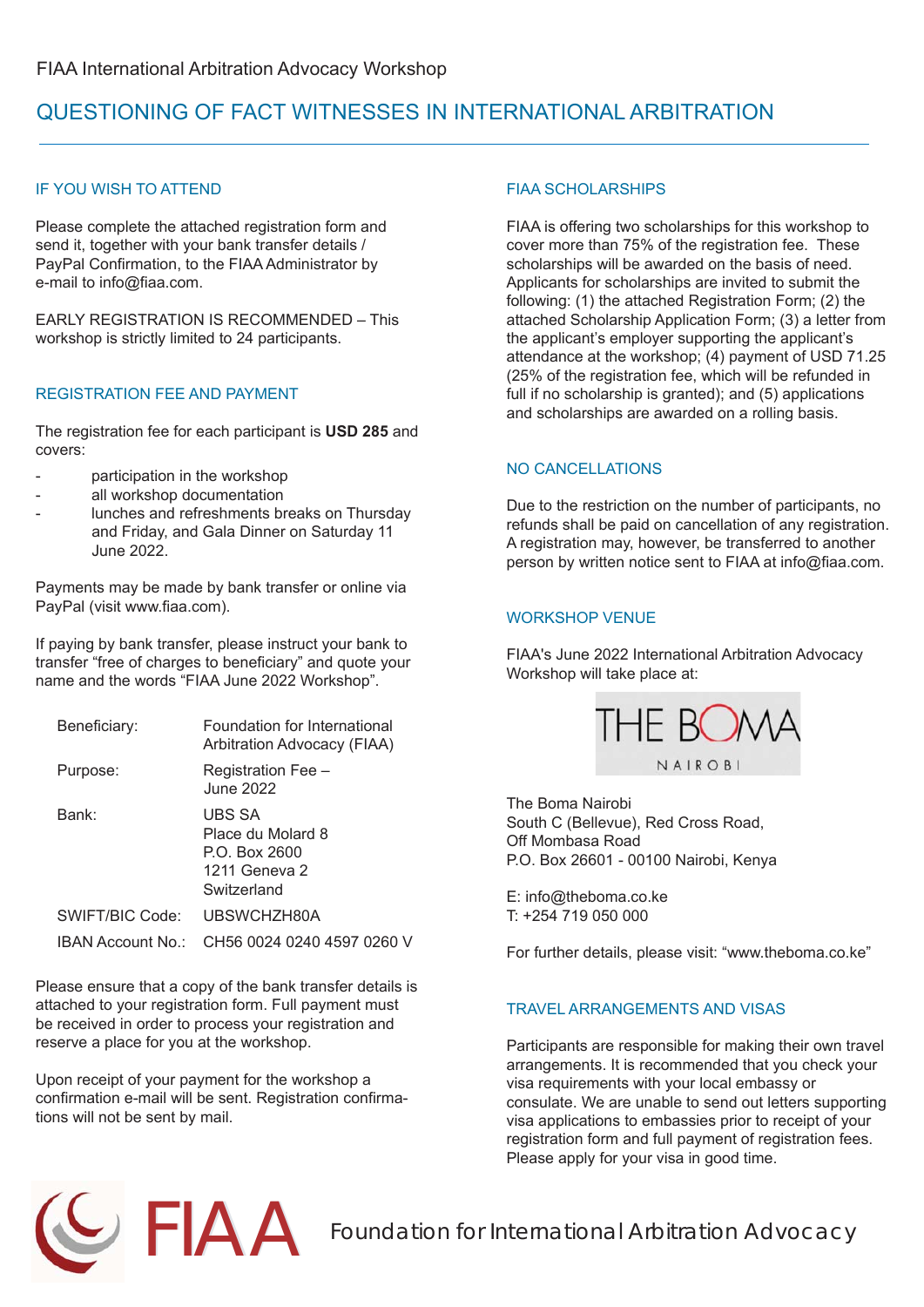## QUESTIONING OF FACT WITNESSES IN INTERNATIONAL ARBITRATION

#### FEEDBACK ON FIAA'S PREVIOUS WORKSHOPS

"Very instructive, very helpful. An intensive learning experience that was definitely worth it."

*-* Maurice Courvoisier, Wenger Plattner, Basel

"Excellent faculty. I was blown away by how much time all these 'big names' took to review my performance and give detailed comments – invaluable and unparalleled in my career."

*-* Lucy Martinez, Freshfields Bruckhaus Deringer, New York

"Definitely one of the best learning experiences of my professional life. This will stick."

*-* Jan Pas, Pels Rijcken & Droogleever Fortuijn, The Hague

"A course of the highest calibre. I got a huge amount out of it and am very eager to put these advocacy skills to use."

- John Templeman, Allen & Overy, London

JUNE 2020 COURSE PARTICIPANTS:

"Extremely beneficial – rare that such an opportunity comes along. I was particularly impressed at the topicality by focusing on cross-examining experts via video conference (which is definitely going to be a more prominent of our work going forwards). I will highly recommend the programme to my colleagues."

"It was a fantastic experience. The hearing was realistic and the practice exercises were targeted and useful. It was a pleasure to meet the faculty and the other participants."

"The FIAA course was absolutely fantastic. The best advocacy course I've ever done. I want to do it again already!"

"It was brilliant. Great value - and invaluable insight into all aspects of the examination procedure at a hearing by recognised experts from around the world."

#### SPONSOR

FIAA thanks its sponsor for their support.



FTI Consulting's Global International Arbitration Practice provides expert damages and valuation opinions for use in commercial and investor-state arbitration proceedings. The demand for our services has enabled us to build the largest-established international arbitration expert witness practice globally; we have offices in all major arbitration centres.

Our expertise encompasses finance, valuation, economics and industry topics, but also in the application of those disciplines to disputes. We often work closely with FTI experts in energy, construction, and other industries to produce authoritative reports as efficiently as possible. We understand the importance of producing reports that are clear, compelling and easy to follow. Likewise, we recognise that the delivery of consistent quality work requires excellence throughout the supporting team. We frequently see the difference a good team can make to the success of the overall engagement.

One barometer of our standing is Who's Who Legal's annual Who's Who of Commercial Arbitration. For nine consecutive years, Who's Who Legal has recognised FTI Consulting as the leading expert witness firm in international arbitration. We have 48 experts on this list, covering Europe, North America, South America and the Asia Pacific region, and we have more than three times the number of experts than any other firm listed. We are actively involved in proceedings across many different jurisdictions and industries. Our experts are appointed in over 90 new substantive arbitrations each year, of which around 50 are for GAR top 30 law firms. Collectively our experts have given oral testimony more than 600 times. The scale of our practice means we can identify the right testifying expert for the case in hand – whether that entails industry experience, work on a similar type of dispute, geographic experience or proximity, or ability to work in a particular language.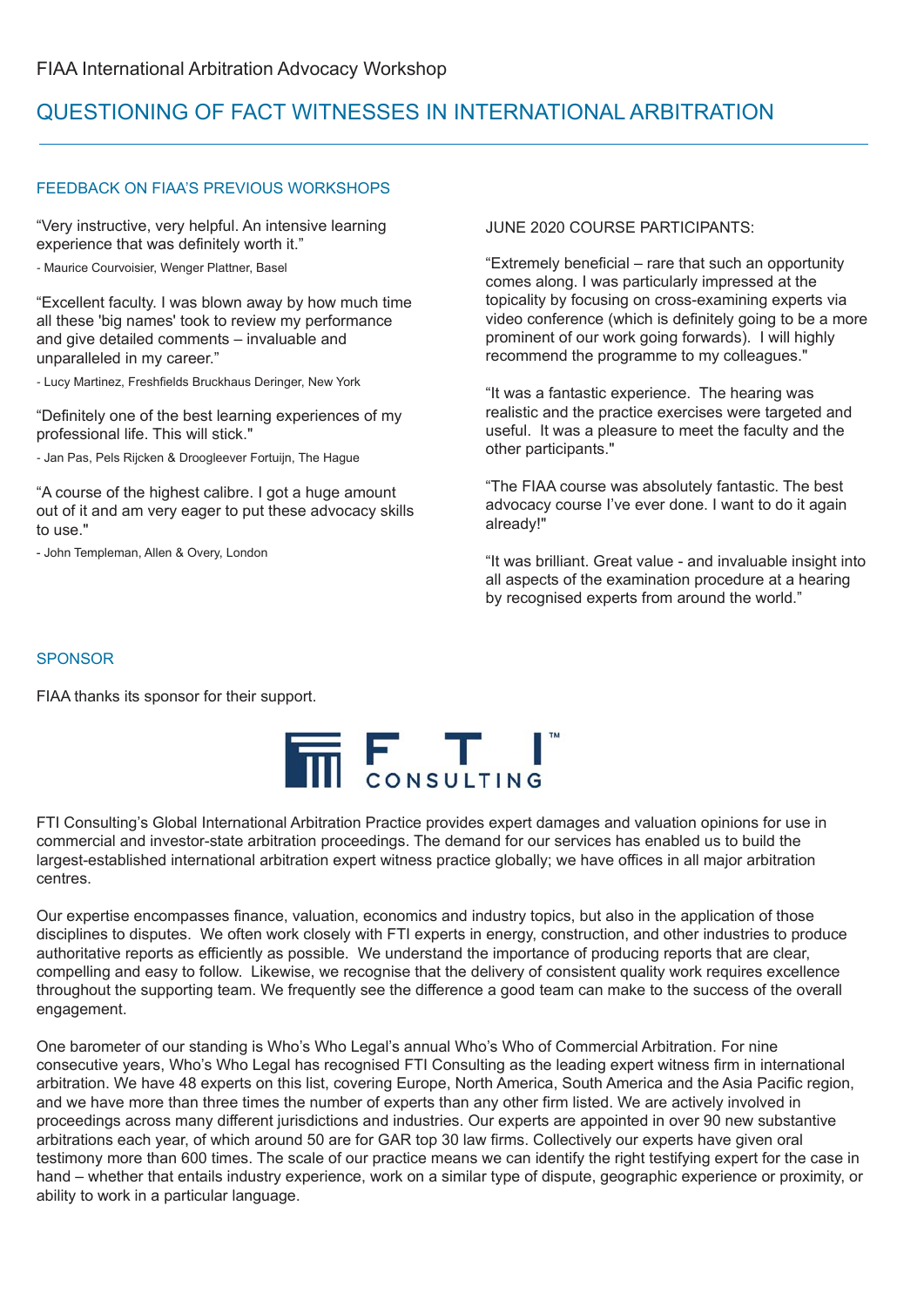## Registration Form



#### FIAA's Advocacy Workshop:

Questioning of Fact Witnesses in International Arbitration - A Learning-by-Doing Skills Program

The Boma Nairobi South C (Bellevue), Red Cross Road, Off Mombasa Road, 00100 Nairobi, Kenya 9 - 11 June 2022

Please return this form, together with your bank transfer details, to the FIAA Administrator by e-mail to info@fiaa.com.

#### **(Please print IN BLOCK CAPITALS)**

| Title (Professor / Doctor / Mr / Mrs / Ms): ___________________ |  |  |  |  |  |
|-----------------------------------------------------------------|--|--|--|--|--|
|                                                                 |  |  |  |  |  |
|                                                                 |  |  |  |  |  |
|                                                                 |  |  |  |  |  |
|                                                                 |  |  |  |  |  |
| E-mail:                                                         |  |  |  |  |  |

#### **FIAA Advocacy Workshop (9 - 11 June 2022): USD 285**

 $\Box$  I have paid by bank transfer  $\Box$  I have paid by PayPal

Please instruct your bank to make the transfer "free of charges to beneficiary" and quote your name and the words "FIAA June 2022 Workshop".

| Beneficiary:             | Foundation for International Arbitration Advocacy (FIAA) |
|--------------------------|----------------------------------------------------------|
| Purpose:                 | Registration Fee - FIAA June 2022 Workshop               |
| Bank:                    | UBS SA                                                   |
|                          | Place du Molard 8                                        |
|                          | P.O. Box 2600                                            |
|                          | 1211 Geneva 2                                            |
|                          | Switzerland                                              |
| SWIFT / BIC Code:        | UBSWCHZH80A                                              |
| <b>IBAN Account No.:</b> | CH56 0024 0240 4597 0260 V                               |
|                          |                                                          |

Signature: \_\_\_\_\_\_\_\_\_\_\_\_\_\_\_\_\_\_\_\_\_\_\_\_\_\_\_\_\_\_\_\_\_\_\_\_\_\_\_\_ Date: \_\_\_\_\_\_\_\_\_\_\_\_\_\_\_\_\_\_\_\_\_\_\_\_\_\_\_\_\_\_\_\_\_\_\_\_\_\_\_\_\_

NO CANCELLATIONS

Due to the restriction on the number of participants, no refunds shall be paid on the cancellation of any registration. A registration may, however, be transferred to another person by written notice sent to FIAA at info@fiaa.com.

FIAA - Foundation for International Arbitration Advocacy Rue du Pre-de-la-Bichette 1 ● 11 Floor ● 1202 Geneva ● Switzerland Tel.: +41 22 308 0000 ● Web: www.fiaa.com